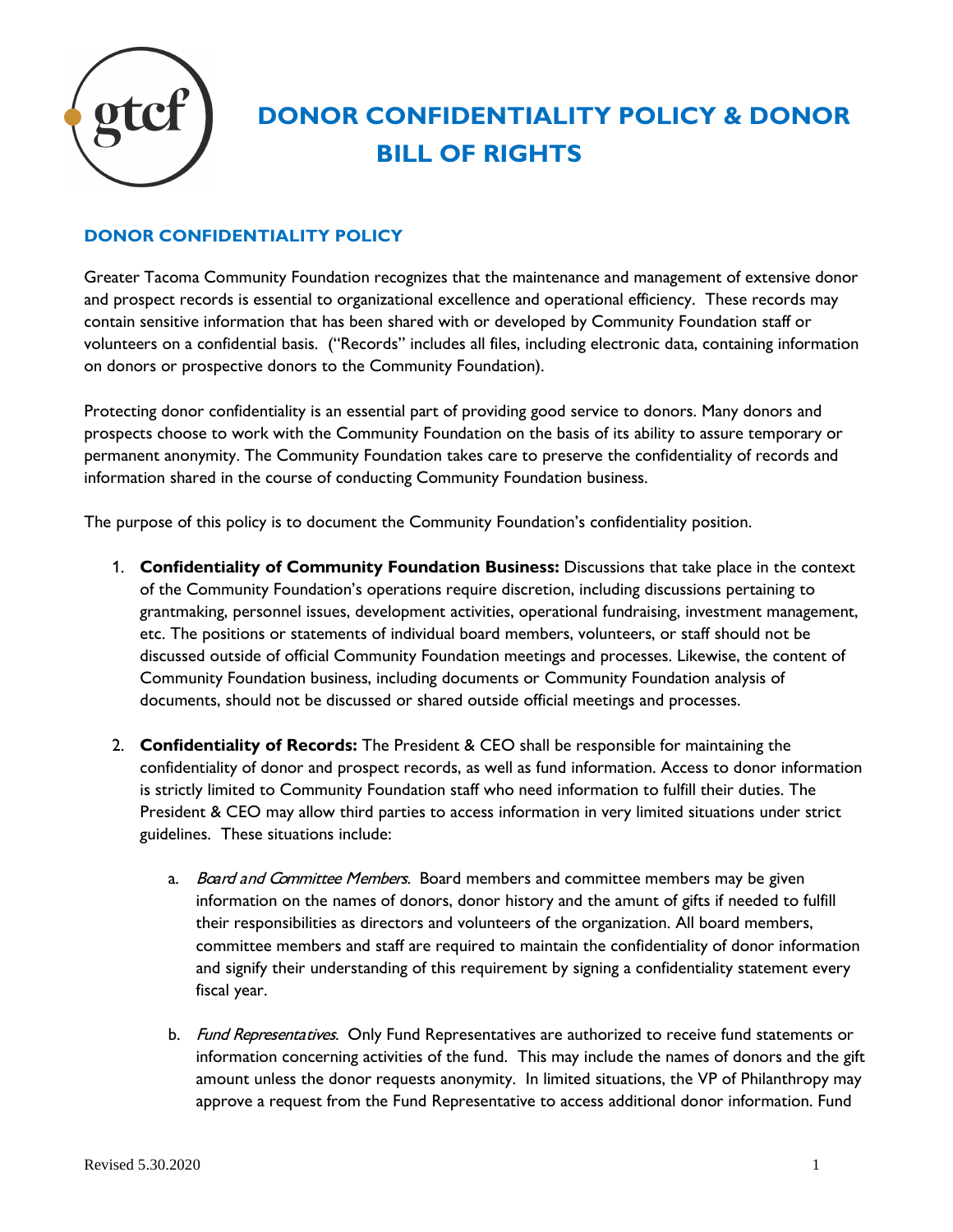Representatives who are granted additional information will only receive information pertaining to their fund.

- c. Memorial/Tribute Gifts. The names and addresses of donors of memorial or tribute gifts may be released to the honoree, next of kin, or appropriate member of the immediate family for the sole purpose of thanking donors, unless anonymity is requested by the donor. Gift amounts are not to be released without the express consent of the donor.
- d. Auditors. The Community Foundation's auditors are authorized to review donor and prospect records as required for the purposes for which they are engaged.
- e. Fund Agreements. Fund agreements are considered strictly confidential and are not public documents. The particulars of a fund agreement will not be shared with the general public or with grant recipients of the fund without the express consent of the donor or fund advisor unless the sharing of these details is essential for the fund to be administered as desired by the donor. A fund description may be included in various Community Foundation publications unless the donor has requested fund anonymity.
- 3. **Anonymous Gifts.** Community Foundation is authorized to accept anonymous gifts and will handle them appropriately. The name of the donor and size of the gift may be withheld from the Board of Directors at the President & CEO's discretion, if requested by the donor. When made known to the board, each member will respect the anonymity of any such gift.
- 4. **Publication of Donor Names:** Unless otherwise requested by the donor, the names of all individual donors may be printed in the Community Foundation's annual report or in other appropriate publications. The Community Foundation will not publish the amount of any donor's gift without the permission of the donor. Unless otherwise specified in the document, donors making gifts to the Community Foundation by bequest or other testamentary device are deemed to have granted such permission.
- 5. **Giving Categories.** If giving categories have been stipulated for a specific fund drive, challenge grant, or project, or as part of the Community Foundation's ongoing recognition program, the donors, unless they otherwise specify, are deemed to have given permission for the Community Foundation to publish their names associated with the particular giving category. Similarly, the Community Foundation may publish giving categories associated with donor names in various Community Foundation publications unless a donor specifies otherwise.
- 6. **Public Disclosure:** The Community Foundation will comply with both the letter and spirit of all public disclosure requirements, including the open availability of its Form 990 tax returns. This Donor Confidentiality Policy shall not be construed in any manner to prevent the Community Foundation from disclosing information to taxing authorities or other governmental agencies or courts having regulatory control or jurisdiction over the Community Foundation. However, all staff, volunteers, and contractors must hold strictly confidential all information of a private nature, including, but not limited to, all items explicitly discussed in this policy.
- serious, and may result in disciplinary action, up to and including dismissal for employees or contractors, or removal from the board or any volunteer committee. 7. **Consequences of Policy Violation:** Violations of the Confidentiality Policy are considered very